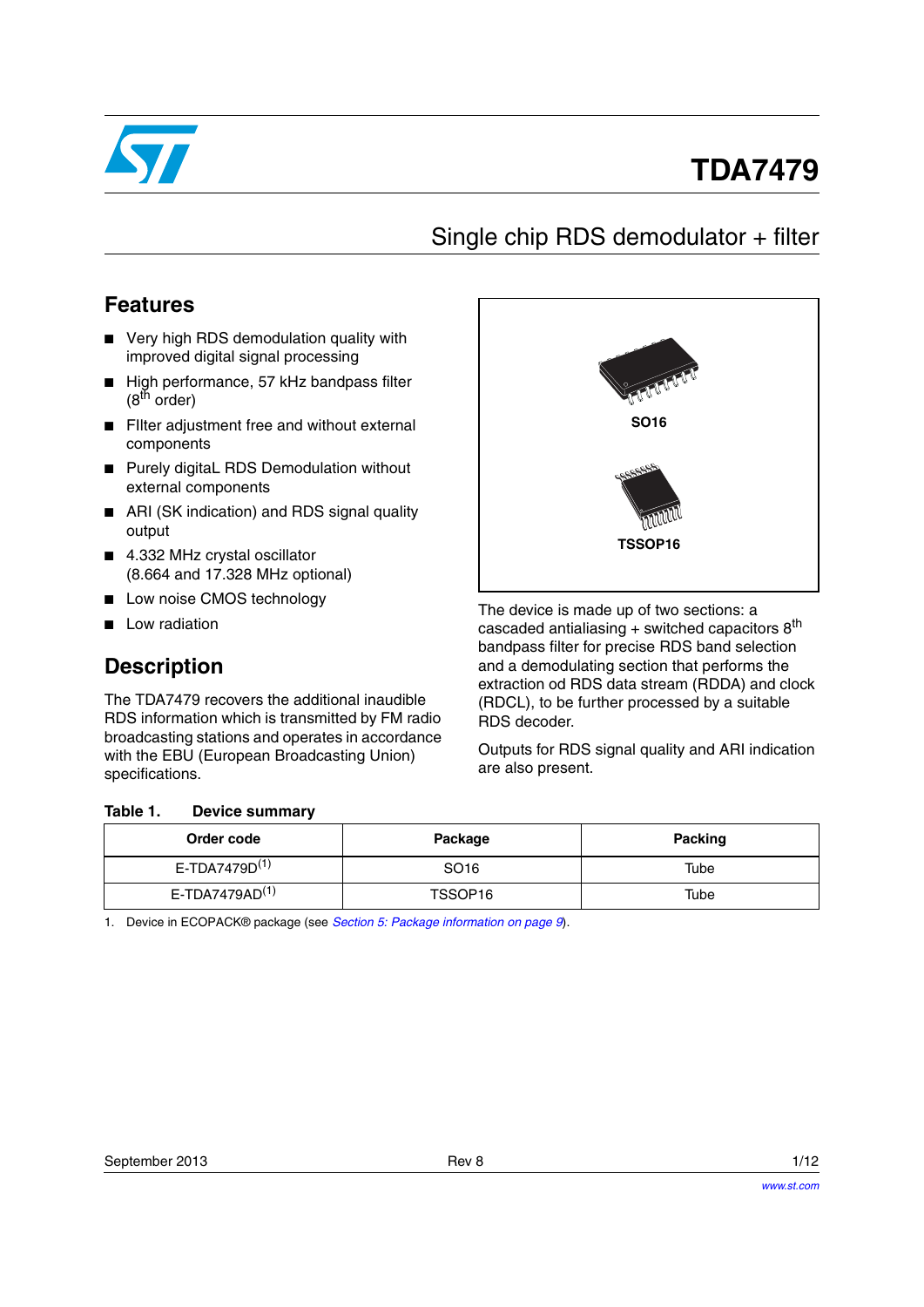# **Contents**

| $\blacksquare$          |                  |                                     |  |  |
|-------------------------|------------------|-------------------------------------|--|--|
|                         | 1.1              |                                     |  |  |
|                         | 1.2 <sub>1</sub> |                                     |  |  |
| $\overline{2}$          |                  |                                     |  |  |
|                         | 2.1              |                                     |  |  |
|                         | $2.2^{\circ}$    |                                     |  |  |
|                         | 2.3              |                                     |  |  |
| 3                       |                  |                                     |  |  |
| $\overline{\mathbf{4}}$ |                  | Oscillator controls (FSEL, OSEL)  8 |  |  |
| 5                       |                  |                                     |  |  |
| 6                       |                  |                                     |  |  |

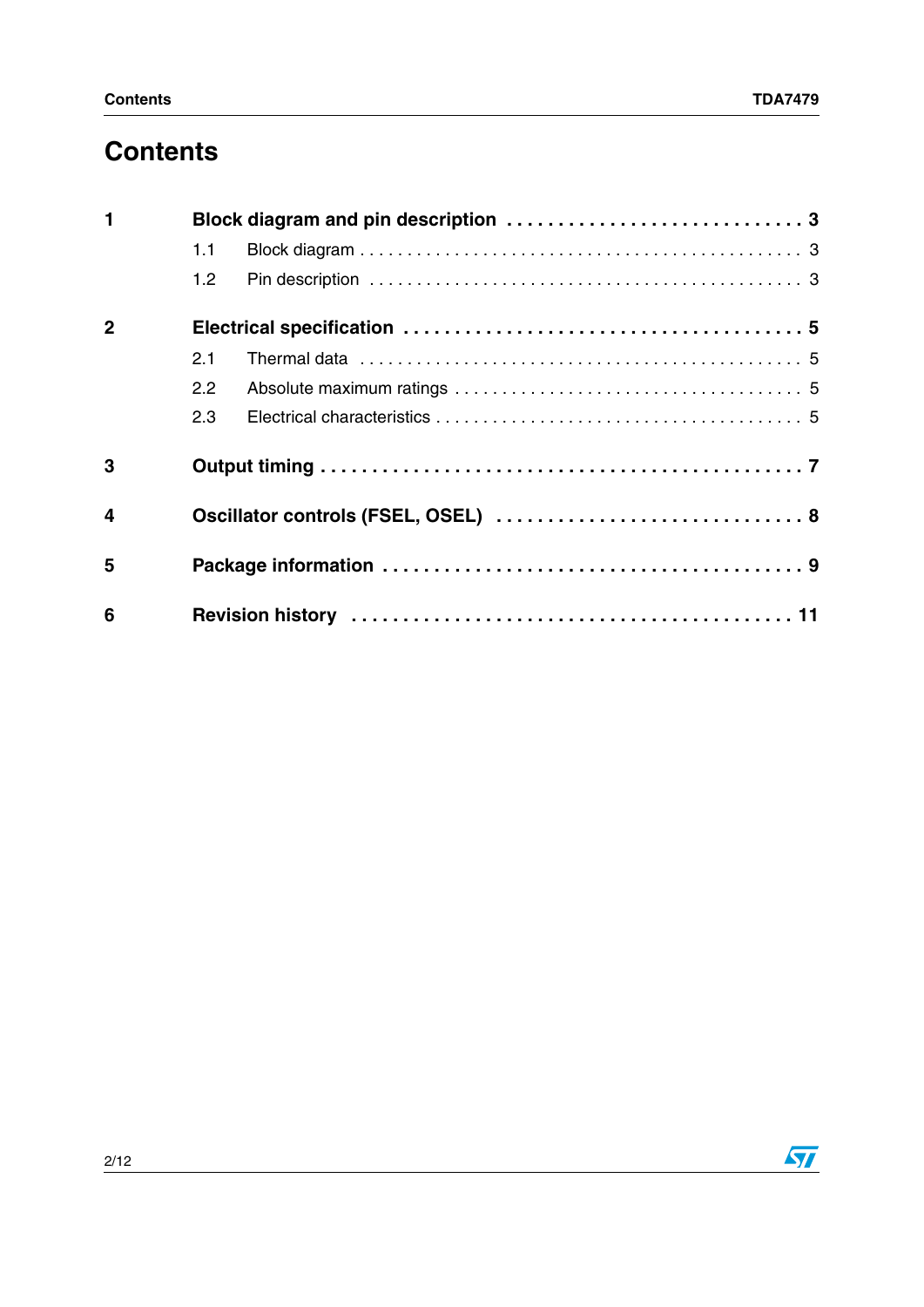## <span id="page-2-0"></span>**1 Block diagram and pin description**

#### <span id="page-2-1"></span>**1.1 Block diagram**

#### **Figure 1. Block diagram**



#### <span id="page-2-2"></span>**1.2 Pin description**

#### **Figure 2. Pin connection (top view)**



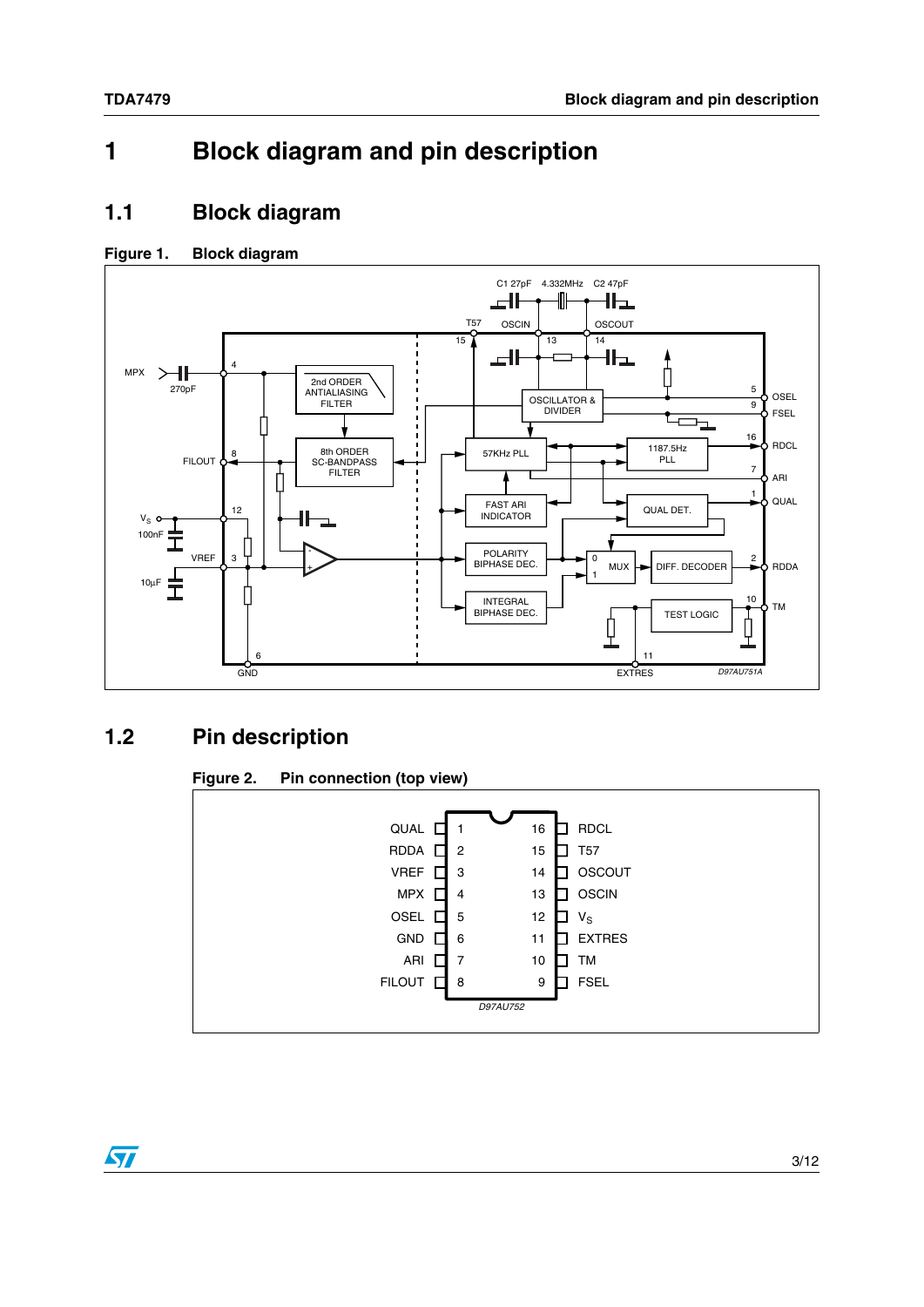|        | יייייטטטאיייי   |                                                                                                                                                                              |  |
|--------|-----------------|------------------------------------------------------------------------------------------------------------------------------------------------------------------------------|--|
| No pin | Name            | <b>Description</b>                                                                                                                                                           |  |
| 1      | QUAL            | Output for signal quality indication (High = good)                                                                                                                           |  |
| 2      | <b>RDDA</b>     | RDS data output                                                                                                                                                              |  |
| 3      | <b>VREF</b>     | Reference voltage                                                                                                                                                            |  |
| 4      | <b>MPX</b>      | RDS input signal                                                                                                                                                             |  |
| 5      | <b>OSEL</b>     | Oscillator selector pin:<br>- open, closed to $V_S$ = quartz oscillator<br>$-$ closed to GND = external driven                                                               |  |
| 6      | <b>GND</b>      | Ground                                                                                                                                                                       |  |
| 7      | ARI             | Output for ARI indication:<br>- high when RDS+ARI are present<br>- high when only ARI is present<br>- low when only RDS is present<br>- undefined when nos signal is present |  |
| 8      | <b>FILOUT</b>   | Filter output                                                                                                                                                                |  |
| 9      | <b>FSEL</b>     | Frequency selector pin:<br>$-100$ kHz to $V_S = 17.328$ MHz<br>$-$ open = 4.332MHz<br>$-$ closed to $VS = 8.664$ MHz                                                         |  |
| 10     | TM              | Test mode pin:<br>$-$ open = normal operation<br>$-$ closed to $VS =$ test mode                                                                                              |  |
| 11     | <b>EXTRES</b>   | Reset pin:<br>$-$ open = run mode<br>$-$ -closed to $VS$ = reset condition                                                                                                   |  |
| 12     | $V_S$           | Supply voltage                                                                                                                                                               |  |
| 13     | <b>OSCIN</b>    | Oscillator input                                                                                                                                                             |  |
| 14     | <b>OSCOUT</b>   | Oscillator output                                                                                                                                                            |  |
| 15     | T <sub>57</sub> | Testing output pin: 57 kHz clock output                                                                                                                                      |  |
| 16     | <b>RDCL</b>     | RDS clock output 1187.5 Hz                                                                                                                                                   |  |

Table 2. **Pin description** 

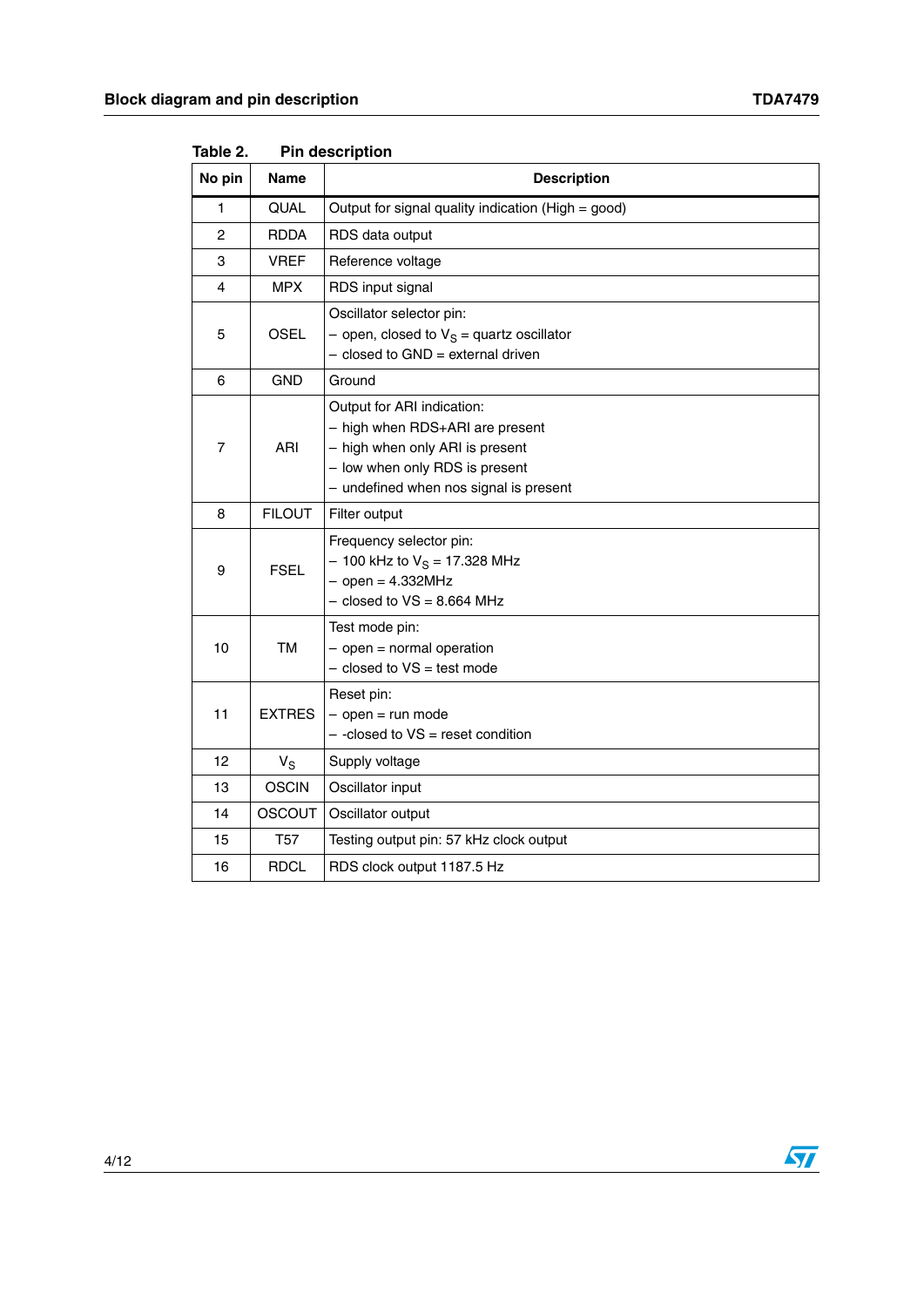## <span id="page-4-0"></span>**2 Electrical specification**

#### <span id="page-4-1"></span>**2.1 Thermal data**

#### Table 3. **Thermal data**

| <b>Symbol</b>           | <b>Parameter</b>                    |      | <b>SO16</b> | <b>TSSOP16</b> | Unit          |
|-------------------------|-------------------------------------|------|-------------|----------------|---------------|
| $R_{th\ i\text{-case}}$ | Thermal resistance junction to case | Max. | 200         | 160            | $\degree$ C/W |

### <span id="page-4-2"></span>**2.2 Absolute maximum ratings**

#### Table 4. **Absolute maximum ratings**

| Symbol                      | <b>Parameter</b>            | <b>Value</b>  | Unit |
|-----------------------------|-----------------------------|---------------|------|
| $\mathsf{V}_\mathsf{S}$     | Supply voltage              | $-0.3$ to $7$ |      |
| ' op                        | Operating temperature range | $-40$ to 85   | °C   |
| $\mathsf{T}_{\mathsf{stg}}$ | Storage temperature         | $-55$ to 150  | °C   |

### <span id="page-4-3"></span>**2.3 Electrical characteristics**

#### <span id="page-4-4"></span>**Table 5. Electrical characteristics**

 $(T<sub>amb</sub> = 25°C, V<sub>S</sub> = 5V, unless otherwise specified)$ 

| Symbol           | <b>Parameter</b>                 | <b>Test condition</b>                                                 | Min. | Typ. | Max.       | <b>Unit</b>                            |
|------------------|----------------------------------|-----------------------------------------------------------------------|------|------|------------|----------------------------------------|
| $V_S$            | Supply voltage                   |                                                                       | 4.5  | 5    | 5.5        | V                                      |
| $I_{\rm S}$      | Supply current                   |                                                                       |      | 7.5  | 11.0       | mA                                     |
| <b>Filter</b>    |                                  |                                                                       |      |      |            |                                        |
| $f_{\rm C}$      | Center frequency                 |                                                                       | 56.5 | 57   | 57.5       | kHz                                    |
| <b>BW</b>        | 3dB Bandwidth                    |                                                                       | 2.5  | 3    | 3.5        | kHz                                    |
| G                | Gain                             | $f = 57$ kHz                                                          | 18   | 20   | 22         | dB                                     |
|                  |                                  | $\Delta f \pm 4$ kHz                                                  | 18   | 22   |            | dB                                     |
| A                | Attenuation                      | $f = 38$ kHz                                                          | 50   | 60   |            | dB                                     |
|                  | $f = 67$ kHz                     | 35                                                                    | 45   |      | dB         |                                        |
| $R_{I}$          | Input impedance of MPX           |                                                                       | 80   | 120  | 150        | KΩ                                     |
| $R_L$            | Load impedance on FILOUT         |                                                                       | 1    |      |            | МΩ                                     |
| S/N              | Signal to noise ratio            | $V_{IN} = 3$ mVrms                                                    | 30   | 40   |            | dB                                     |
| $V_{IN}$         | MPX input signal                 | f = 19 kHz; T3 $\leq$ 40 dB <sup>(1)</sup><br>$f = 57$ kHz (RDS+ ARI) |      |      | 1000<br>50 | mV <sub>RMS</sub><br>mV <sub>RMS</sub> |
| S <sub>RDS</sub> | RDS detection sensitivity        |                                                                       | 1    |      |            | mVrms                                  |
| $S_{ARI}$        | <b>ARI Detection Sensitivity</b> |                                                                       | 3    |      |            | mVrms                                  |

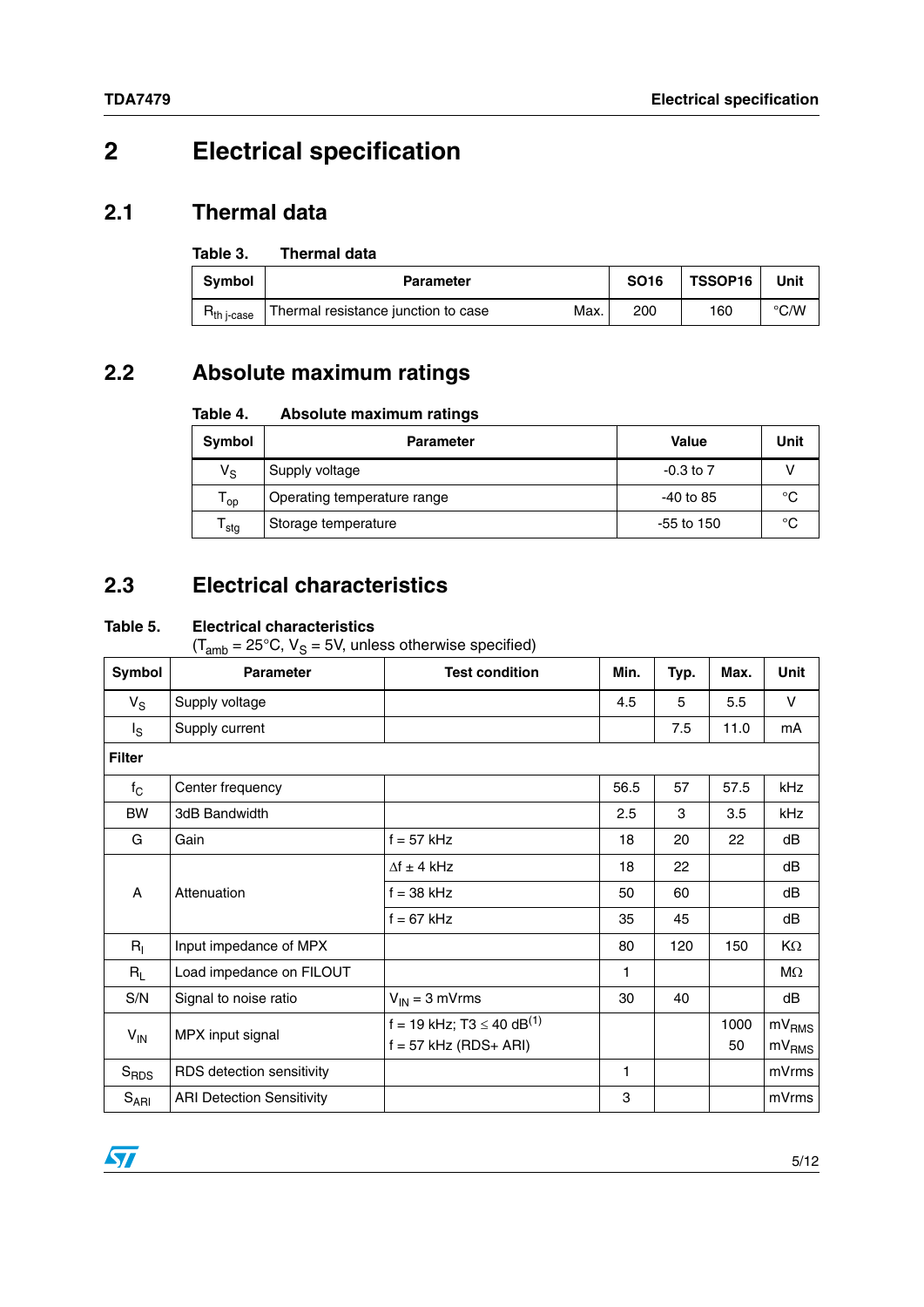#### **Table 5. Electrical characteristics (continued)**

(T<sub>amb</sub> = 25°C, V<sub>S</sub> = 5V, unless otherwise specified)

| Symbol                 | <b>Parameter</b>                         | <b>Test condition</b>                                                  | Min.           | Typ.                            | Max.            | <b>Unit</b>  |
|------------------------|------------------------------------------|------------------------------------------------------------------------|----------------|---------------------------------|-----------------|--------------|
| $V_{REF}$              | Reference                                |                                                                        |                | $V_S/2$                         |                 | V            |
| <b>Demodulator</b>     |                                          |                                                                        |                |                                 |                 |              |
| Input pin (OSEL):      | Input pins (EXTRES, FSEL, TM:)           | all with internal pull down resistor<br>with internal pull up resistor |                |                                 |                 |              |
| <b>I</b> <sub>PD</sub> | Input current                            | $V_{IN}$ = 5 V (pull-down input)                                       | 15             |                                 | 30              | μA           |
| I <sub>PU</sub>        | Input current                            | $V_{IN} = 0 V$ (pull-up input)                                         | $-25$          |                                 | $-10$           | μA           |
| $V_{\text{IH}}$        | Input voltage high                       |                                                                        |                | $0.7 \cdot V_S$ 0.8 $\cdot V_S$ |                 | V            |
| $V_{IL}$               | Input voltage low                        |                                                                        |                | $0.2 \cdot V_S$                 | $0.3 \cdot V_S$ | V            |
|                        | Output pins (RDCL, RDDA, ARI, QUAL, T57) |                                                                        |                |                                 |                 |              |
| $V_{OH}$               | Output voltage high                      | $I_1 = 0.5mA$                                                          | 4              | 4.6                             |                 | V            |
| $V_{OL}$               | Output voltage low                       | $I_1 = 0.5mA$                                                          |                | 0.4                             | 1.              | V            |
| <b>Oscillator</b>      |                                          |                                                                        |                |                                 |                 |              |
| $V_{CLL}$              | Input level OSCIN pin                    | $OSEL = open circuit$                                                  |                |                                 | 1               | V            |
|                        | Input level OSCIN pin                    | $OSEL = open circuit$                                                  | $\overline{4}$ |                                 |                 | V            |
| $V_{CLH}$              | Amplitude OSCOUT                         | $OSEL = open circuit$                                                  |                | 4.5                             |                 | V            |
| $V_{PP}$               | Amplitude OSCIN<br>(for external drive)  | $OSEL = GND$ , $f = 4.332$ MHz<br>$OSEL = GND$ , $f = 8.664$ MHz       |                | 100<br>120                      |                 | mVpp<br>mVpp |
|                        |                                          | $OSEL = GND$ , $f = 17.328$ MHz                                        |                | 150                             |                 | mVpp         |

1. The 3<sup>rd</sup> harmonic (57 kHz) must be less than -40 dB with respect to the input signal plus gain.

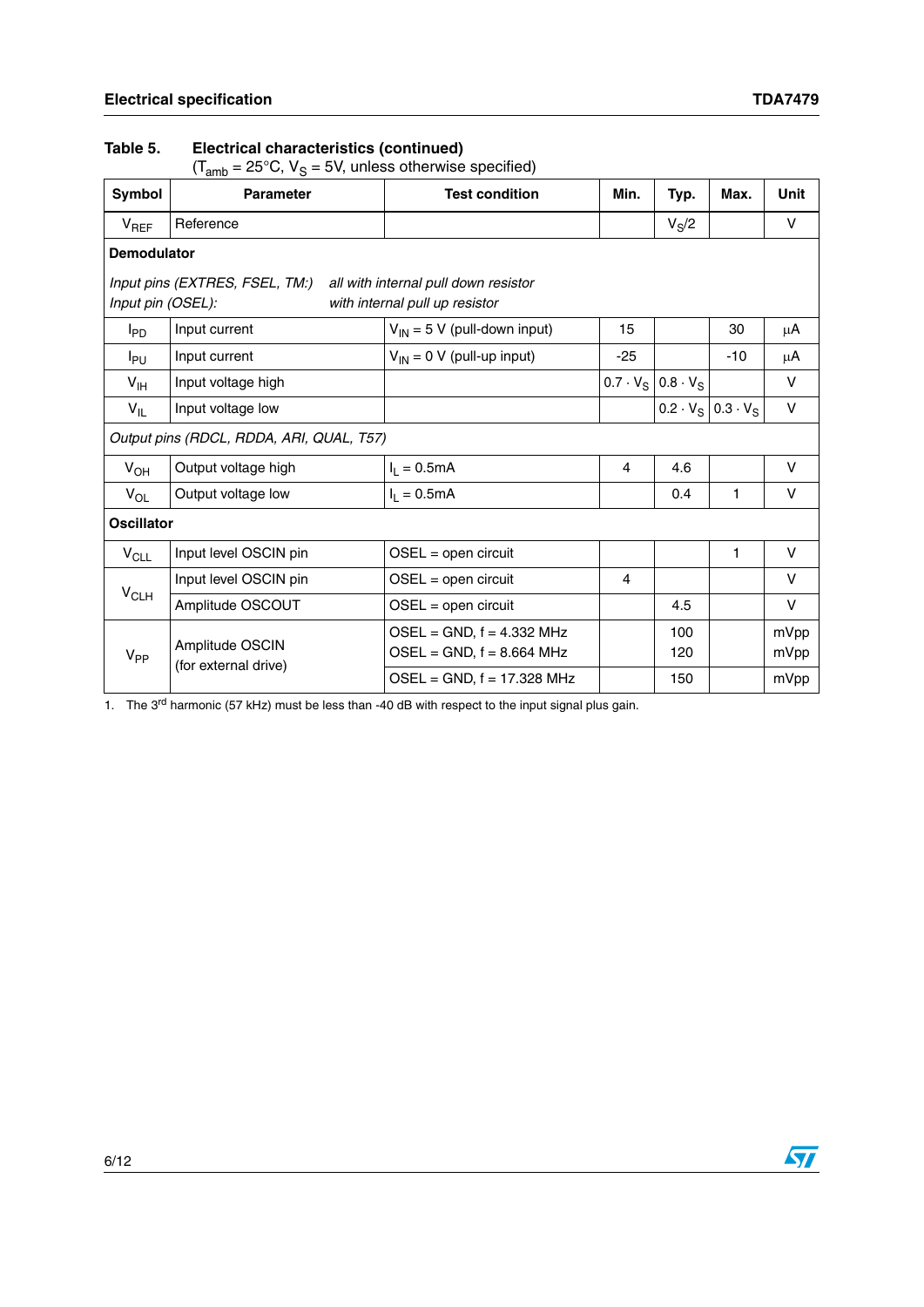## <span id="page-6-0"></span>**3 Output timing**

The RDS (1187.5Hz) output clock on RDCL line is synchronized to the incoming data. According to the internal PLL lock condition data change can result on the falling or on the rising clock edge (see *[Figure 3](#page-6-1)*). Whichever clock edge is used by the decoder (rising or falling edge) the data will remain valid for 416.7 µs after the clock transition.

<span id="page-6-1"></span>



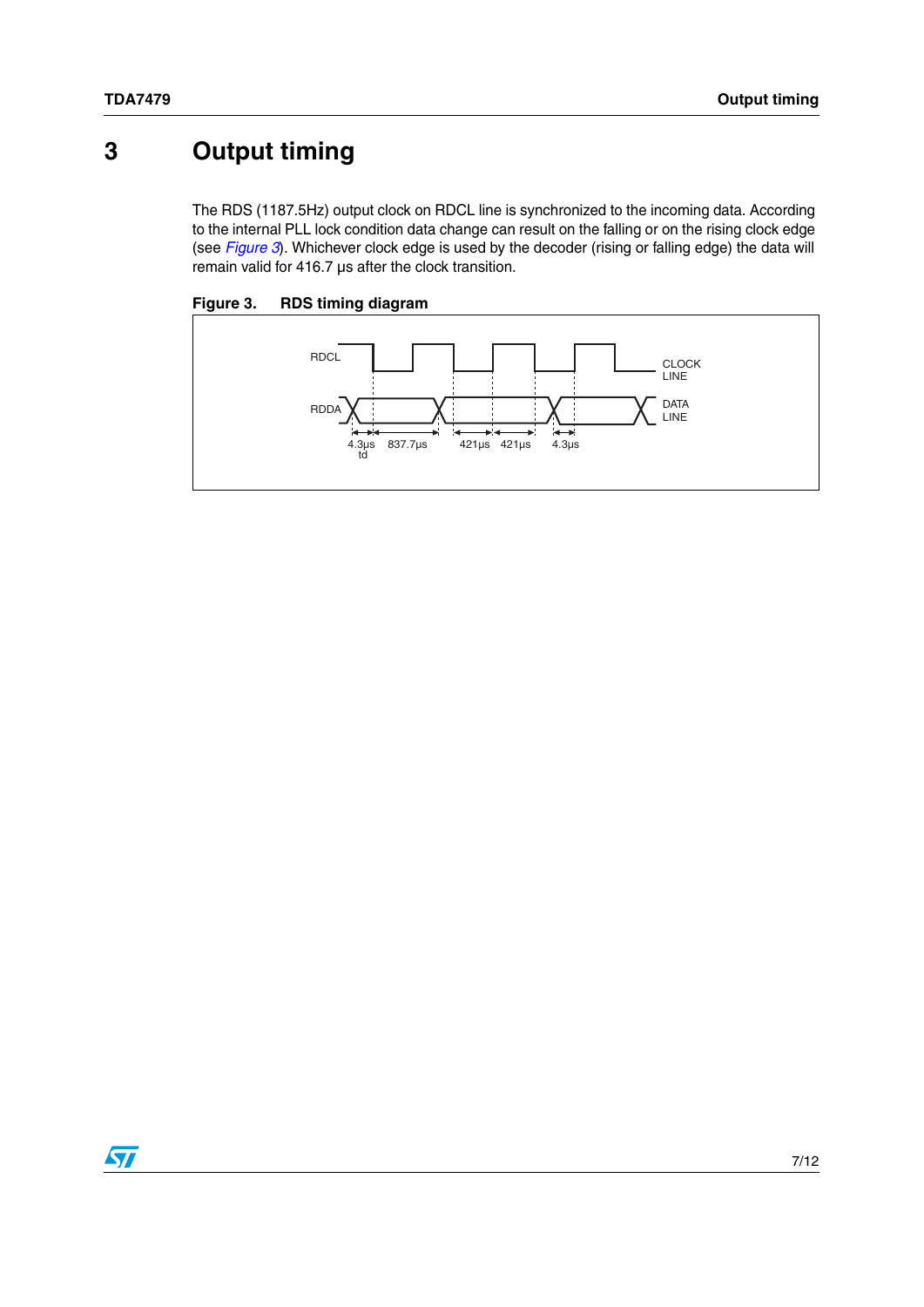## <span id="page-7-0"></span>**4 Oscillator controls (FSEL, OSEL)**

Three different crystal frequencies can be used. The adoption of the internal clock divider to the external crystal is achieved via the input pin FSEL. See the following table for reference:

Table 6. **Crystal frequencies** 

| Crystal                           | <b>FSEL</b> (pin configuration)                                          |
|-----------------------------------|--------------------------------------------------------------------------|
| 4.332MHz<br>8.664MHz<br>17.328MHz | connected to GND or open connected to Vs external resistor of 100K to Vs |

A special mode is introduced to reduce EMI. With pin OSEL connected to GND the internal oscillator is switched off and an external sinusoidal frequency could be applied on OSCIN. The peak to peak voltage of this signal can be reduced down to 60mV.

In this mode the frequency selection via FSEL is still active.

Suggested values of C1 and C2 are shown in the following table:

#### Table 7. **C1 and C2 value**

| <b>Crystal</b> | C1   | C <sub>2</sub> |
|----------------|------|----------------|
| 4.332MHz       | 27pF | 47pF           |
| 8.664MHz       | 27pF | -              |
| 17.328MHz      | 27pF | -              |

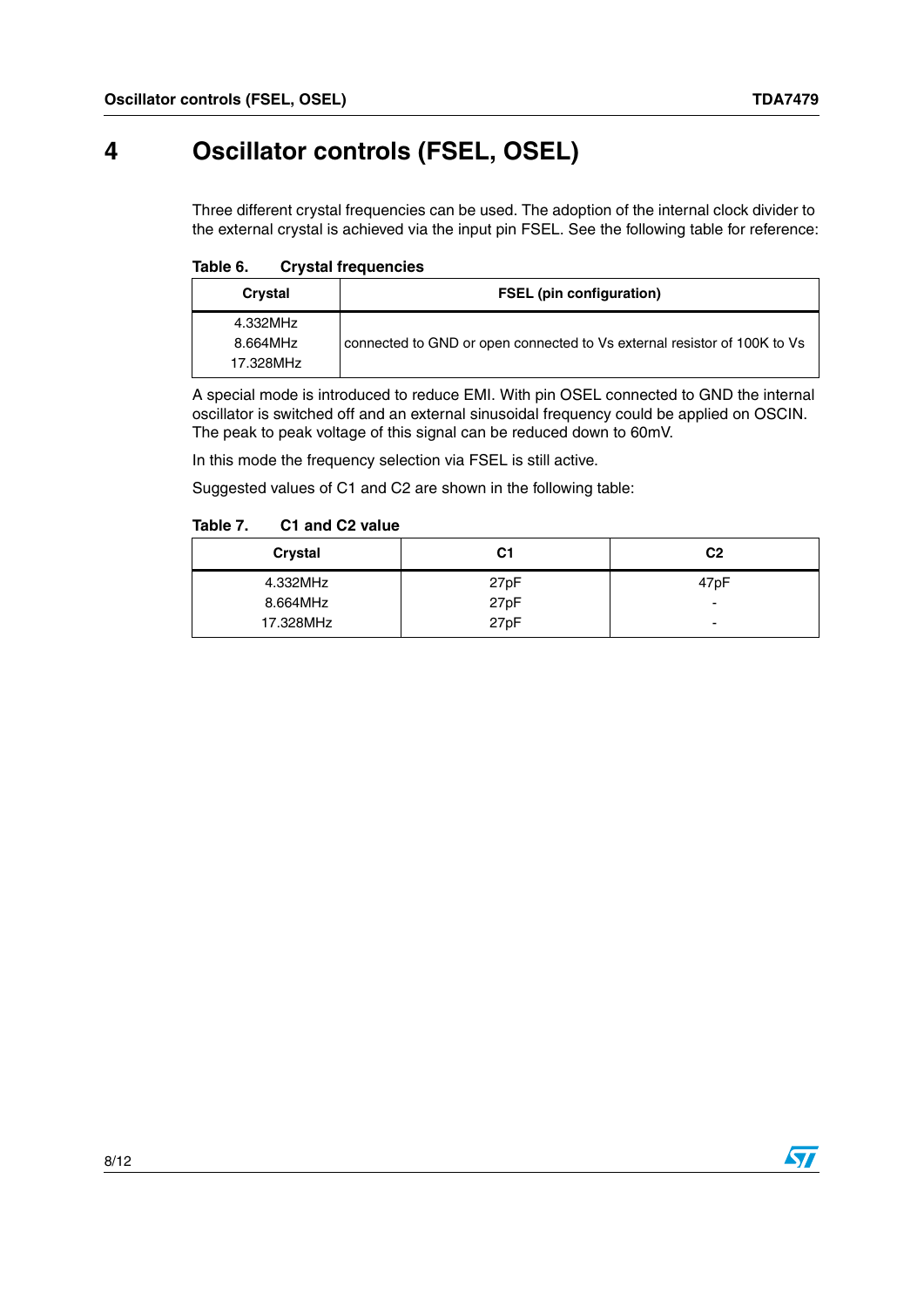## <span id="page-8-0"></span>**5 Package information**

In order to meet environmental requirements, ST (also) offers these devices in  $ECOPACK^{\circledcirc}$ packages. ECOPACK® packages are lead-free. The category of second Level Interconnect is marked on the package and on the inner box label, in compliance with JEDEC Standard JESD97. The maximum ratings related to soldering conditions are also marked on the inner box label.

ECOPACK is an ST trademark. ECOPACK specifications are available at: www.st.com.



**Figure 4. SO16 mechanical data and package dimensions**

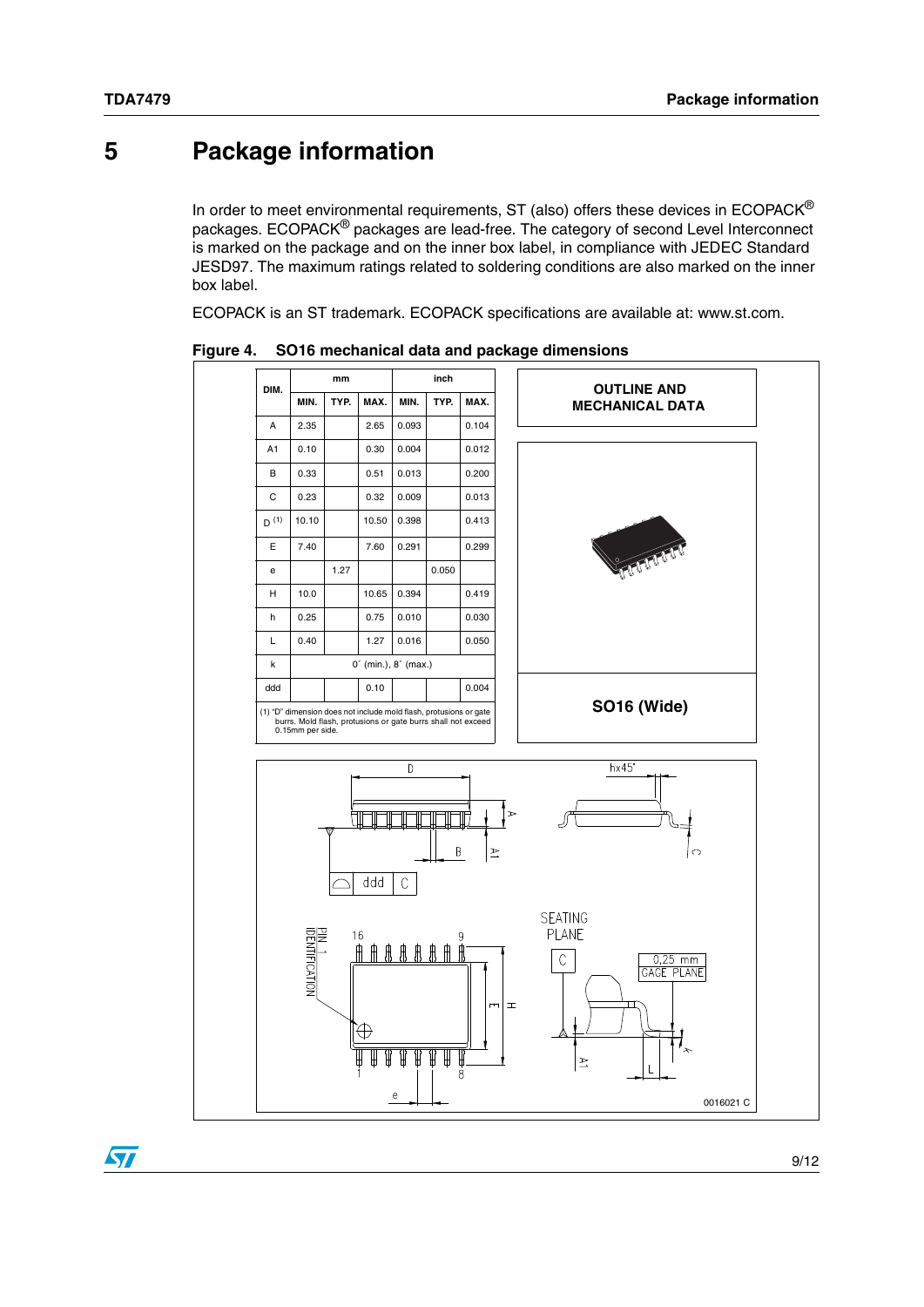

**Figure 5. TSSOP16 mechanical data and package dimensions**

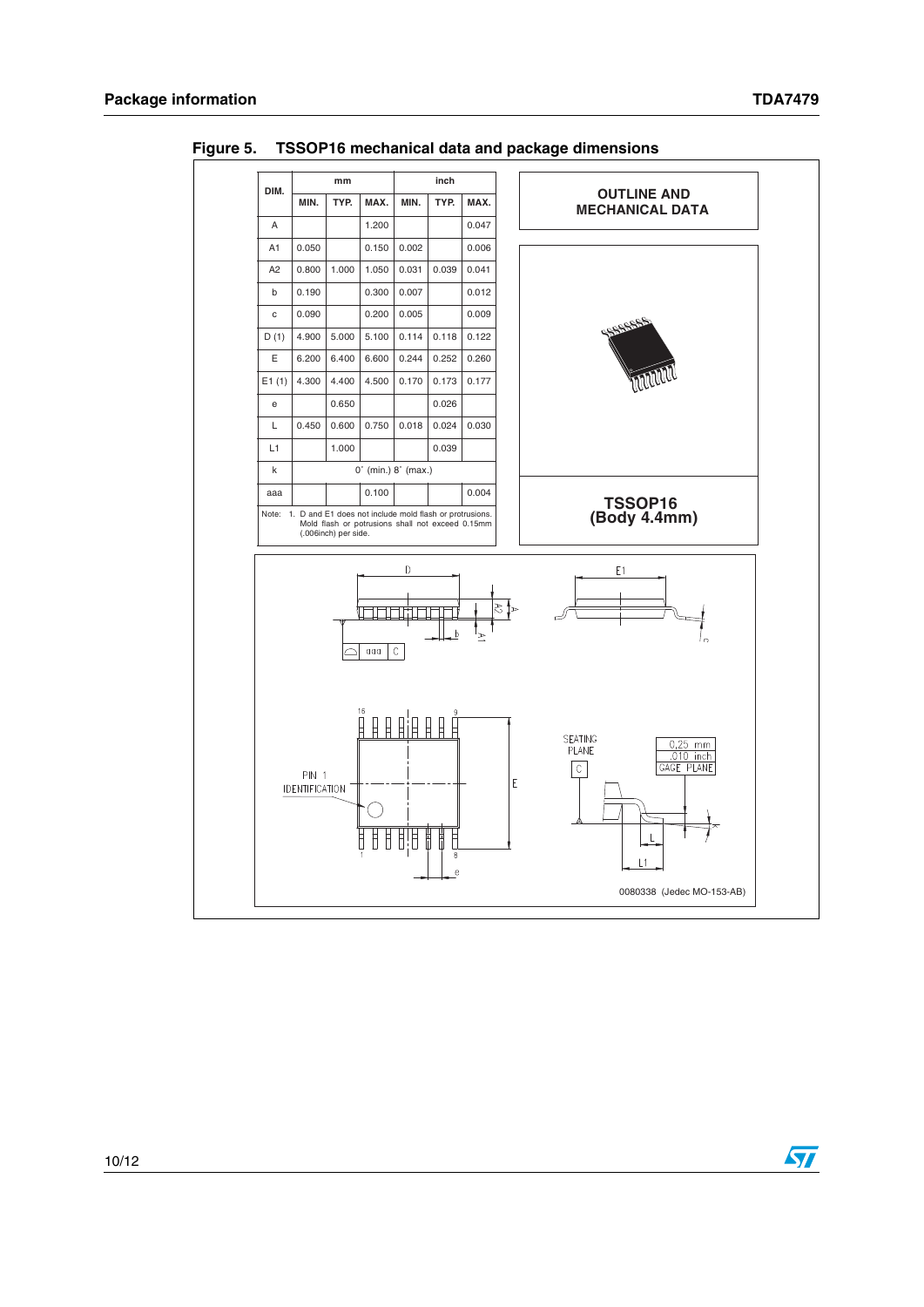# <span id="page-10-0"></span>**6 Revision history**

#### Table 8. **Document revision history**

| Date         | <b>Revision</b> | <b>Changes</b>                                                                                                           |
|--------------|-----------------|--------------------------------------------------------------------------------------------------------------------------|
| 10-Sep-2004  | 4               | Initial release.                                                                                                         |
| 20-Nov-2004  | 5               | Add in Table 5: Electrical characteristics on page 5 the "RDS and<br>ARI Detection Sensitivity" parameters.              |
| 02-Dec-2004  | 6               | Modified the order codes table.                                                                                          |
| 04-Nov-2008  | 7               | Document reformatted.<br>Updated Table 1: Device summary on page 1.<br>Updated Section 5: Package information on page 9. |
| 16-Sept-2013 | 8               | <b>Updated Disclaimer</b>                                                                                                |